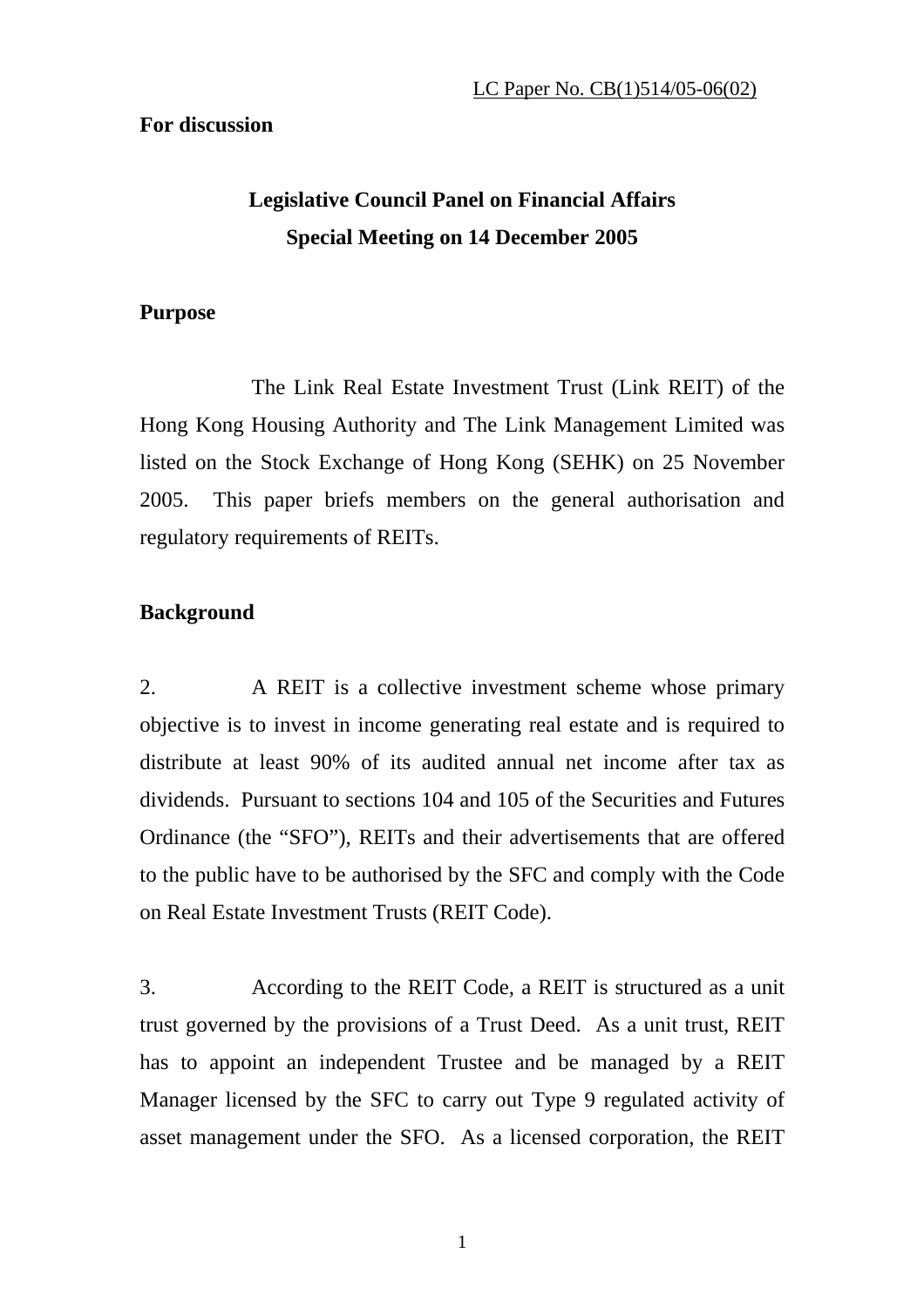Manager is subject to the application of the relevant codes of conduct and guidelines issued by the SFC from time to time.

4. REIT is not the only type of collective investment schemes in the Hong Kong market. Index tracking funds like the Tracker Fund of Hong Kong and other exchange traded funds (ETFs) have already been listed in Hong Kong since late 1990's. The REIT model in Hong Kong shares common features with most of the listed property trusts or REITs in other markets like Australia and Singapore.

### **Authorisation of REITs**

5. Like any other collective investment schemes offered to the public in Hong Kong, a REIT (including the Link REIT) has to be authorised by the SFC in accordance with the REIT Code. In order to obtain authorisation, the REIT Manager has to demonstrate that it meets and will continue to meet the requirements in the REIT Code, including the structure of the REIT and compliance with the REITs Code on disclosure and ongoing reporting and compliance requirements.

6. In line with other SFC-authorised collective investment schemes, the Link REIT is listed on the SEHK under Chapter 20 of the Main Board Listing Rules of the SEHK, which provides a "straight through" listing avenue for all CISs authorised by the SFO. The SEHK oversees the operation of the listing platform for Link REIT.

2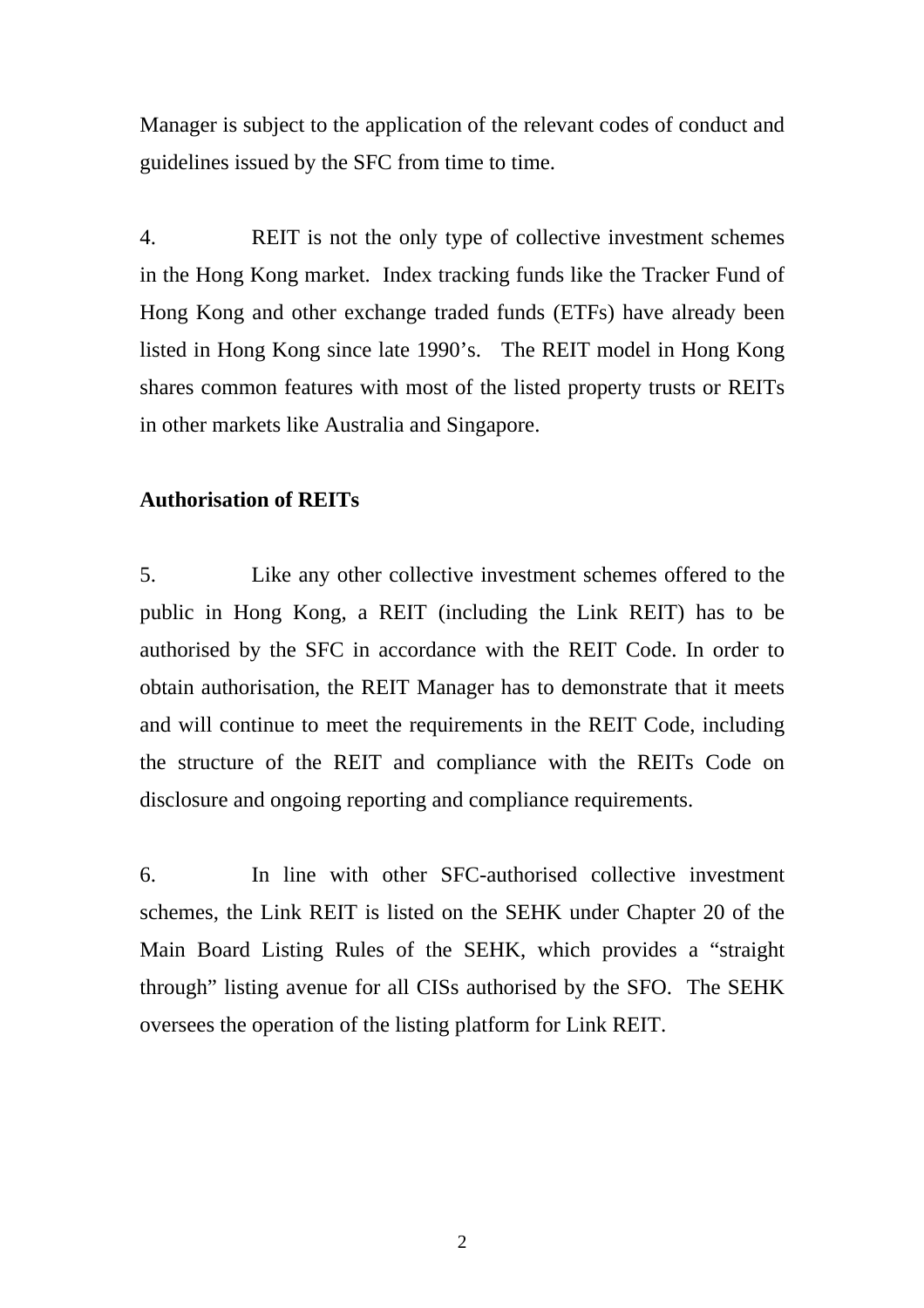#### **Regulatory requirements of REITs**

7. There are both differences and similarities between SFC authorised REITs and listed companies. In terms of differences, SFCauthorised REITs are required to have a trustee and a Manager. The Trustee is responsible for protecting the interests of unit-holders and holding the properties of a REIT in safe custody. The REIT Manager is responsible for deciding and implementing the overall business strategy and operations. Both the Trustee and the REIT Manager are under fiduciary duties to act in the best interests of unit holders as a whole under the trust deed. On the other hand, a listed corporation is managed by its Board of Directors and there is no appointment of a trustee. A listed corporation is also not mandated to distribute dividends to investors.

8. In terms of similarities, both REITs and listed companies are required to disclose information pertinent to the REIT or listed company on a timely basis. Prior to listing, a REIT has to make adequate disclosure of relevant and material information about its operations in the offering circular. Subsequent to listing, the REIT and its Manager have to ensure that the market is kept informed of any price sensitive information to avoid the creation of a false market. They also have to respond to enquiries from SEHK concerning unusual movements in share price or trading volume. These requirements are no different from those applicable to listed corporations.

9. Companies seeking a listing require the approval of the SEHK pursuant to the SEHK Listing Rules. REITs, however, are authorised by the SFC pursuant to the REIT Code and thereafter approved by the SEHK for listing using a straight through process. This

3